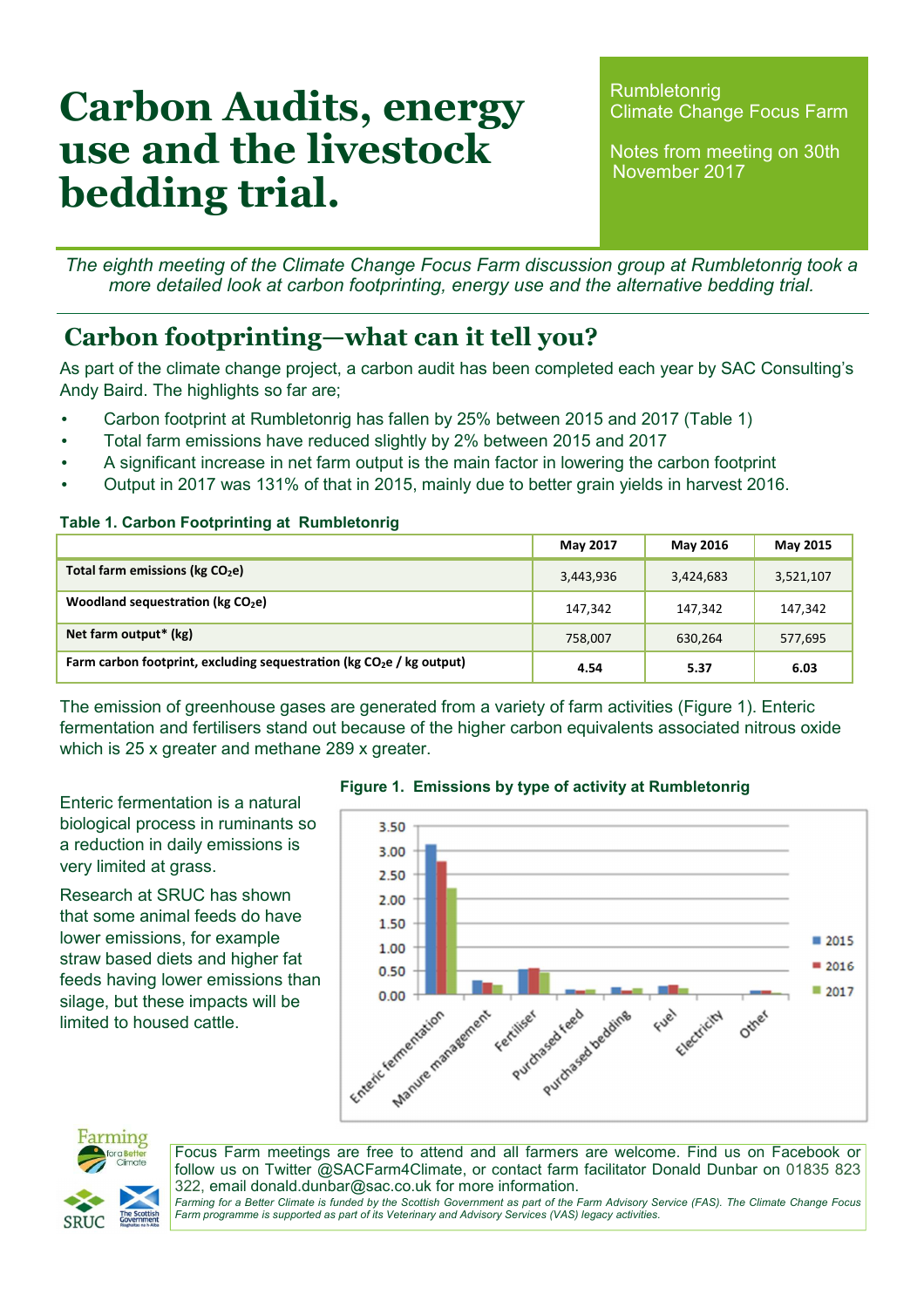We can have an impact on enteric fermentation per kg of output by improving herd or flock productivity and efficiency by;

- Improved herd fertility and reduced calf mortality
- Faster weight gains from
	- ◊ improved genetics,
		- ◊ grazing management
		- ◊ winter rations resulting in faster growth rates and earlier slaughter reducing lifetime emissions
		- ◊ calving replacements at 2 years of age rather than 3 years

There are a number of actions that can be managed at farm level to reduce emissions and save cost, these can be grouped under five key areas:

- Using energy and fuels efficiently
- Developing renewable energy
- Locking carbon into the soil and vegetation
- Optimising the application of fertiliser and manures
- Optimising livestock management and storage of waste



# Energy Audit - save on fuel bills and cut carbon

An energy audit was completed earlier in the year by SAC Consulting Jim Campbell who presented the findings (Table 2) and identified area where potential saving could be made (Table 3).

|                     | <b>Estimated Demand</b> | <b>Rumbletonrig Actual Usage</b> | <b>Actual as % of Estimate</b> |
|---------------------|-------------------------|----------------------------------|--------------------------------|
| Electric            | 28700                   | 16245                            | 57                             |
| <b>Red Diesel</b>   | 24600                   | 33666                            | 137                            |
| <b>White Diesel</b> | ۰                       | 3610                             |                                |
| Kerosene            | 6100                    | 10780                            | 176                            |
| Petrol              | -                       | 240                              |                                |

#### Table 2. Results from Energy audit.

- Recorded electricity use at the farm is lower than expected and is in part due to moist grain storage.
- Diesel usage is higher than expected which can partly be accounted for by the off farm work undertaken and use of tractors to transport straw over a relatively long distance.

#### Table 3. Potential savings

| <b>Measures</b>                                                                       | <b>Estimated Cost (£)</b> | <b>Payback period excl any</b><br>grant funding* |
|---------------------------------------------------------------------------------------|---------------------------|--------------------------------------------------|
| Initiate more detailed electricity and fuel us-<br>age recording and analysis of data | O                         | Immediate                                        |
| Consider yield mapping and variable rate<br>spreading to save on inputs               | £8,000 to £10,000         | 6 years                                          |

\* Estimated demand for kerosene is based on 400 tonne of grain being dried from around 20% mc. Actual usage will be very dependant on the season

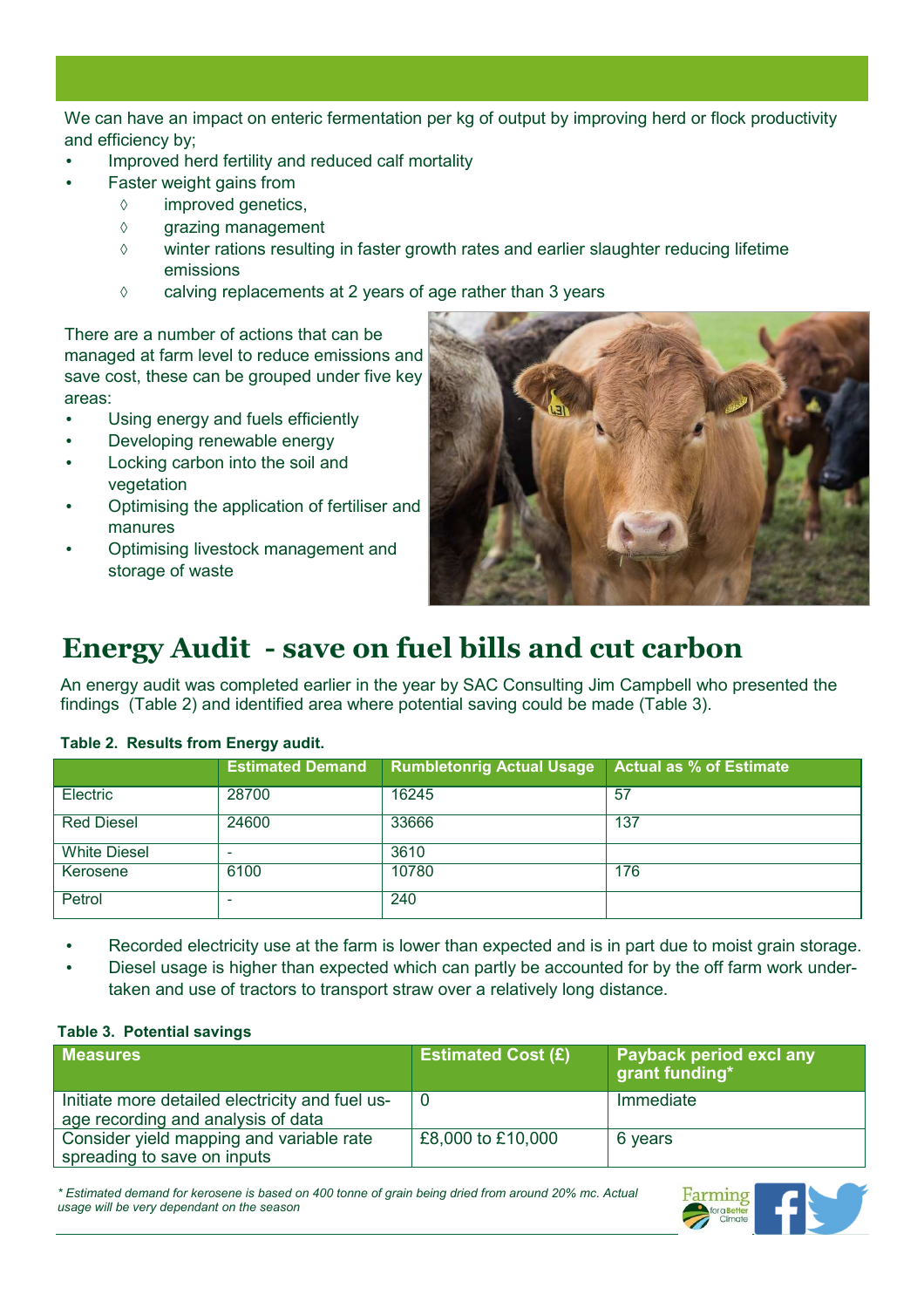### How else could fuel use be reduced?

Electricity Meters - More detailed electricity usage records would allow high usage tasks to be identified and monitored. Smart meters allow usage information to be interrogated online (half-hourly). Alternatively regular manual meter reading would also build a picture and identify trends and energy intensive operations and areas for further investigation.

Fuel records - Recording fuel usage against specific tasks and equipment can provide useful data which can be used to inform decisions on equipment purchase and management methods. The more information the better and as a minimum a record of the vehicle filled, date, amount and current tasks will soon build up a picture of where and when fuel is being used and allow comparison between seasons, vehicles, drivers etc.

Yield mapping - For cereal and forage crops, this can provide evidence to support decisions on distribution of fertilisers, pesticides and seed rates. Savings on inputs can be complimented by fuel savings where data justifies a change in cultivation techniques or reduced passes through the crop. Further adoption of this technology provides considerable scope to build up a robust data set over time. Costs for yield monitoring equipment vary depending on new or a retro fit to an existing machine. A sum of £2,000 is realistic for an initial estimate. Variable spreading equipment costs are typically £8,000 to £10,000 with savings varying greatly, but a £14 to £15 per hectare reduction in fertiliser costs has typically been shown.

Road Haulage of Straw - Road transport by agricultural tractor over long distances is not particularly efficient and where large quantities require to moved it is more fuel efficient to use HGVs designed for road use. The transport of 700 to 800 bales over 20 miles from tractor/trailer to HGV has the potential to save around 300 litres of diesel. Financial savings however may be minimal when other costs are considered. John has increased the farms slatted accommodation this year to limit straw requirement and alternative bedding products could also have a role.

Renewable Energy Options – The farmhouse has a wood pellet boiler providing water and space heating. Further renewable energy investments could be used at a small scale to provide power to the farm such as anerobic digestion (AD), hydro, wind turbine or solar photovoltaic (PV) panels. The viability of farm scale renewables is enhanced were imported energy is offset, however Rumbletonrig does not have such daily demand to make the considerable investment attractive. In addition the incentives available have been reduced. Anerobic digestion has therefore not been considered and there is no suitable hydro resource on the farm.

Wind energy is theoretically possible, as the site has moderate wind speed, however visual impact of wind would cause planning hurdles and more importantly the electrical network in the area is constrained therefore consent to export energy will be limited.

Solar photovoltaic (PV) panels can be mounted on shed roofs or on the ground. A 50 kWp array could be installed to provide electricity to the farm with any surplus being exported. The roof pitches all face either east or west so ground mounted panels facing due south would provide a yield benefit.